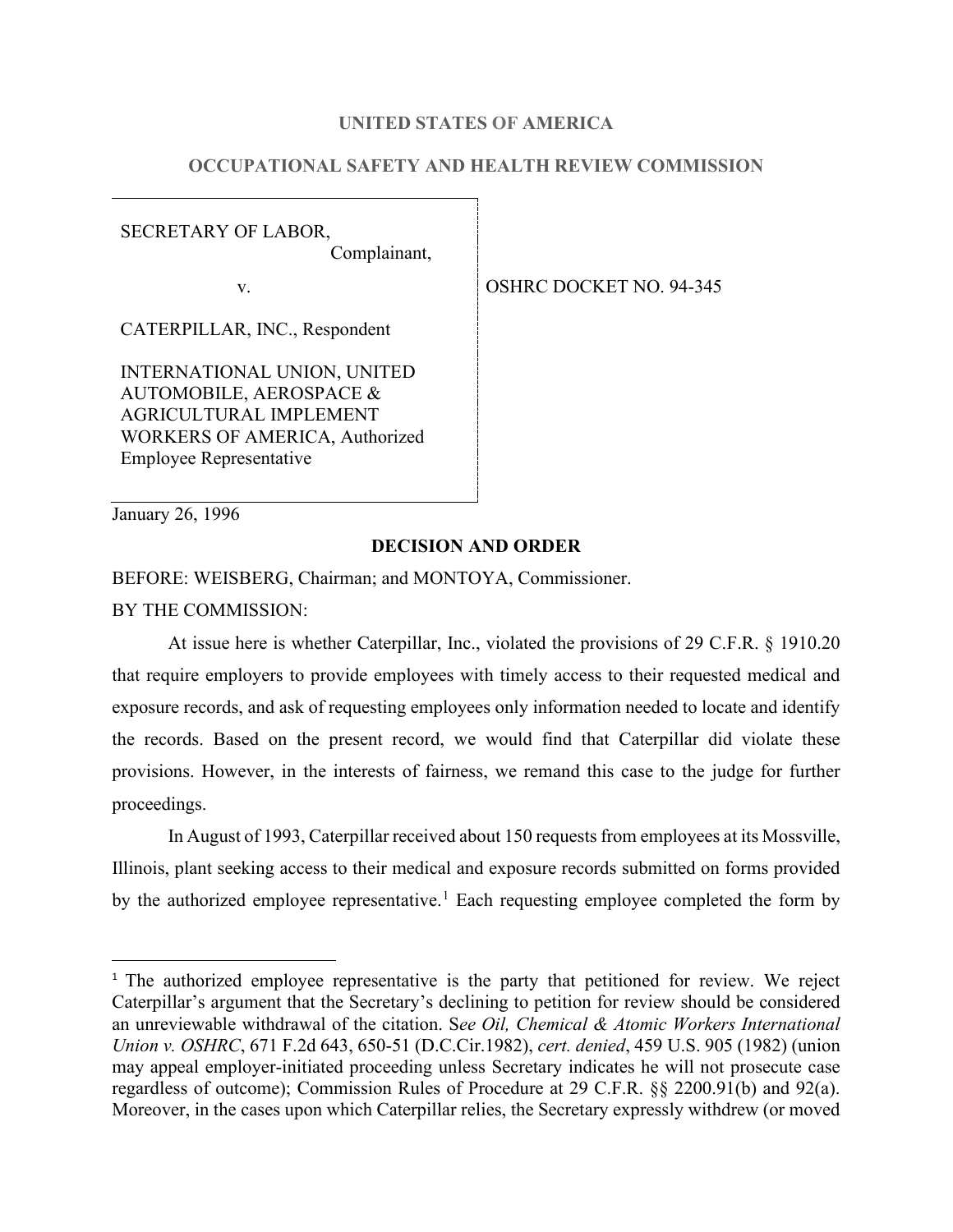supplying his or her name and badge number and checked the boxes for "personal medical records" and "any exposure records." Caterpillar did not give the employees access to the requested records within fifteen working days.<sup>[2](#page-1-0)</sup> Instead, it explained to the employees that their requests would not be processed until they were made on Caterpillar's own records access form, which requires each requesting employee to state his or her name, title, social security number, the records to which the employee seeks access, and "[t]he purpose for my request," and to sign the form under a clause that states:

I also understand that the granting of access to records is not to be construed as being an agreement, or admission, express or implied, that exposure to any toxic substance or harmful physical agent has in fact or probably occurred, or that such exposures as may have occurred were at toxic or harmful concentrations or durations.

As a result, the Secretary issued an other-than-serious citation to Caterpillar for violating 29 C.F.R. § 1910.20(e)(1)(i),<sup>[3](#page-1-1)</sup> and, after amendment of the citation at the hearing, 29 C.F.R.  $§ 1910.20(e)(1)(ii).<sup>4</sup>$  $§ 1910.20(e)(1)(ii).<sup>4</sup>$  $§ 1910.20(e)(1)(ii).<sup>4</sup>$ 

At the close of the hearing, Administrative Law Judge James H. Barkley issued his decision from the bench, vacating both items. He rejected the Secretary's arguments that by requiring employees to give the purpose of their request and sign below the disclaimer clause, Caterpillar violated section 1910.20(e)(1)(ii). He found that, based on the number of employees, the length of

<span id="page-1-1"></span> $3$  Section 1910.20(e)(1)(i) reads:

Whenever an employee or designated representative requests access to a record, the employer shall assure that access is provided in a reasonable time, place, and manner. If the employer cannot reasonably provide access to the record within fifteen (15) working days, the employer shall within the fifteen (15) working days apprise the employee or designated representative requesting the record of the reason for the delay and the earliest date when the record can be made available.

<span id="page-1-2"></span> $4$  Section 1910.20(e)(1)(ii) provides:

The employer may require of the requester only such information as should be readily known to the requester and which may be necessary to locate or identify the records being requested (e.g. dates and locations where the employee worked during the time period in question).

to vacate) his citation, which is not the case here. Contrary to Caterpillar's suggestion, such a withdrawal cannot be implied.

<span id="page-1-0"></span><sup>&</sup>lt;sup>2</sup> In early October of 1993, after negotiations with the authorized employee representative, Caterpillar agreed to deal with the August requests by accepting requests resubmitted on the form supplied by the authorized employee representative.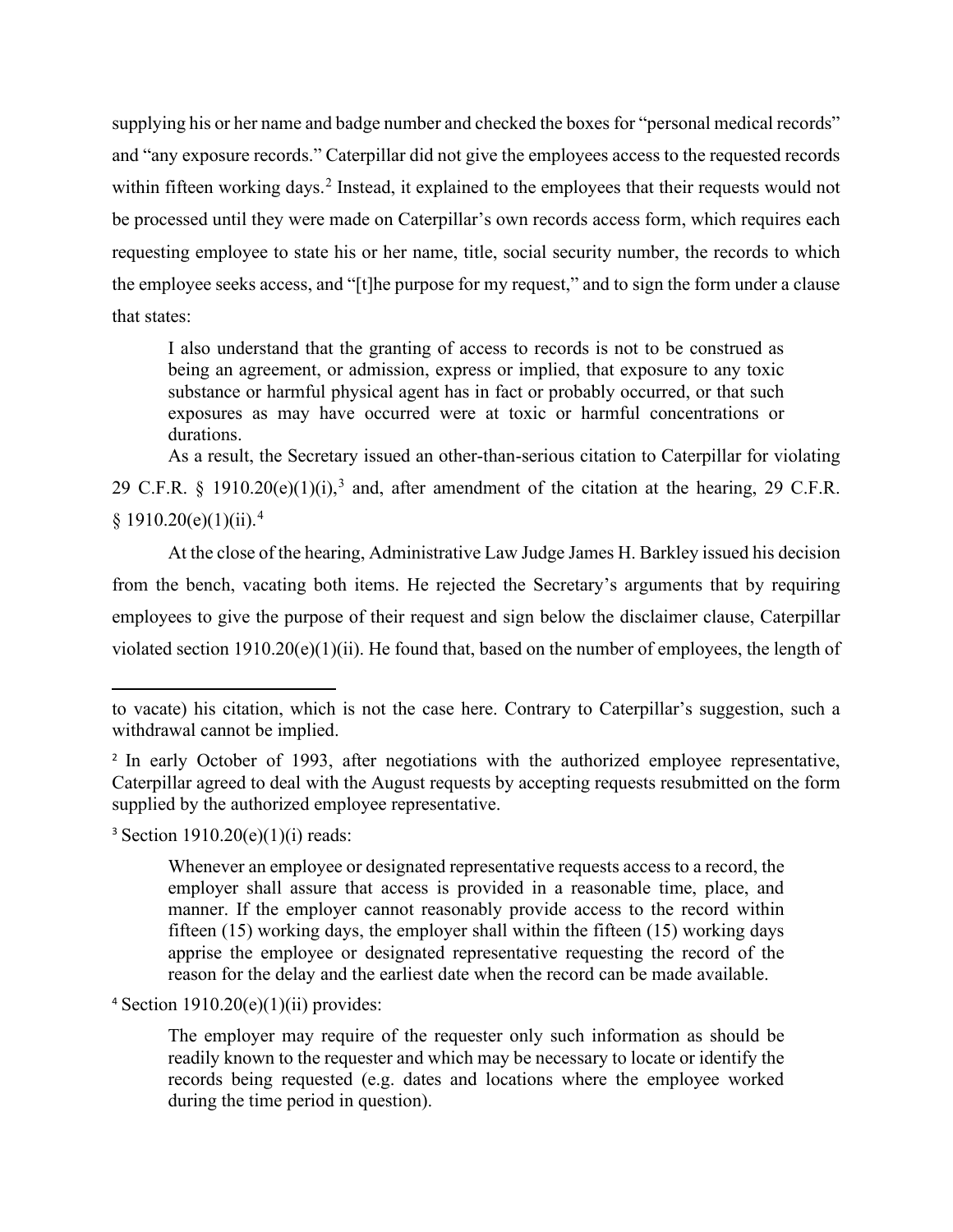time that records must be kept, the complexity of the exposure records, and the fact that the requestor may be a layman, the "purpose" requirement is an "entirely reasonable" way for Caterpillar to narrow the search. The judge determined that the disclaimer clause was not restrictive because "it does not pose any requirements on the employee or limit his access to records." He also concluded that Caterpillar did not violate section 1910.20(e)(1)(i) by requiring that its own form be used before access would be provided because the form was not overly restrictive or otherwise contrary to the regulations.

On this record, we would disagree with the judge. Under section  $1910.20(e)(1)(ii)$ , an employer may require of a requesting employee "*only* such information ... which may be necessary to locate or identify the records." (emphasis added). Caterpillar did not establish that it needs to know the purpose of the request in order to locate or identify the records.<sup>[5](#page-2-0)</sup> Although Jay R. Alexander, Industrial Hygienist in Caterpillar's safety department, testified that there are "thousands" of medical and exposure records for the more than 5000 present employees at the plant, as well as for former employees, he did not suggest that knowing the purpose of the request would help locate or identify the records. We would therefore find that, based on the record here, requiring a statement of purpose for the request violates section  $1910.20(e)(1)(ii)$ .<sup>[6](#page-2-1)</sup>

We would also find on this record that Caterpillar failed to comply with section  $1910.20(e)(1)(i)$  by not providing access to the records or a reasonable explanation for not providing access. The reason that Caterpillar gave the employees for not providing access to the requested records is that they were not on its own form, which we have found, on its face and based on this record, to contain language that violates section 1910.20(e)(1)(ii). However, having found that this record would support a finding that Caterpillar violated the cited regulations does

<span id="page-2-0"></span><sup>&</sup>lt;sup>5</sup> We note that, as Exhibit R-1 and the testimony in the record show, since the employees filed their requests here, Caterpillar revised its request form by deleting the requirement that the employee state the purpose of the request.

<span id="page-2-1"></span><sup>&</sup>lt;sup>6</sup> Chairman Weisberg would also find a violation of this regulation based on the disclaimer clause. He would note that, while the disclaimer clause is of dubious legal value, it contains language that could be misconstrued and could deter employees from signing the form, and thus from exercising their rights to request access. See generally Access to Employee Exposure and Medical Records: Final Rule, 53 Fed. Reg. 38,140, 38,155 (1988) (preamble provides that employers may not use request questions to restrict or prevent access). At the very least, such a legally innocuous clause should be in the form of a company policy statement, not as an implied "non-admissions" clause requiring employee assent.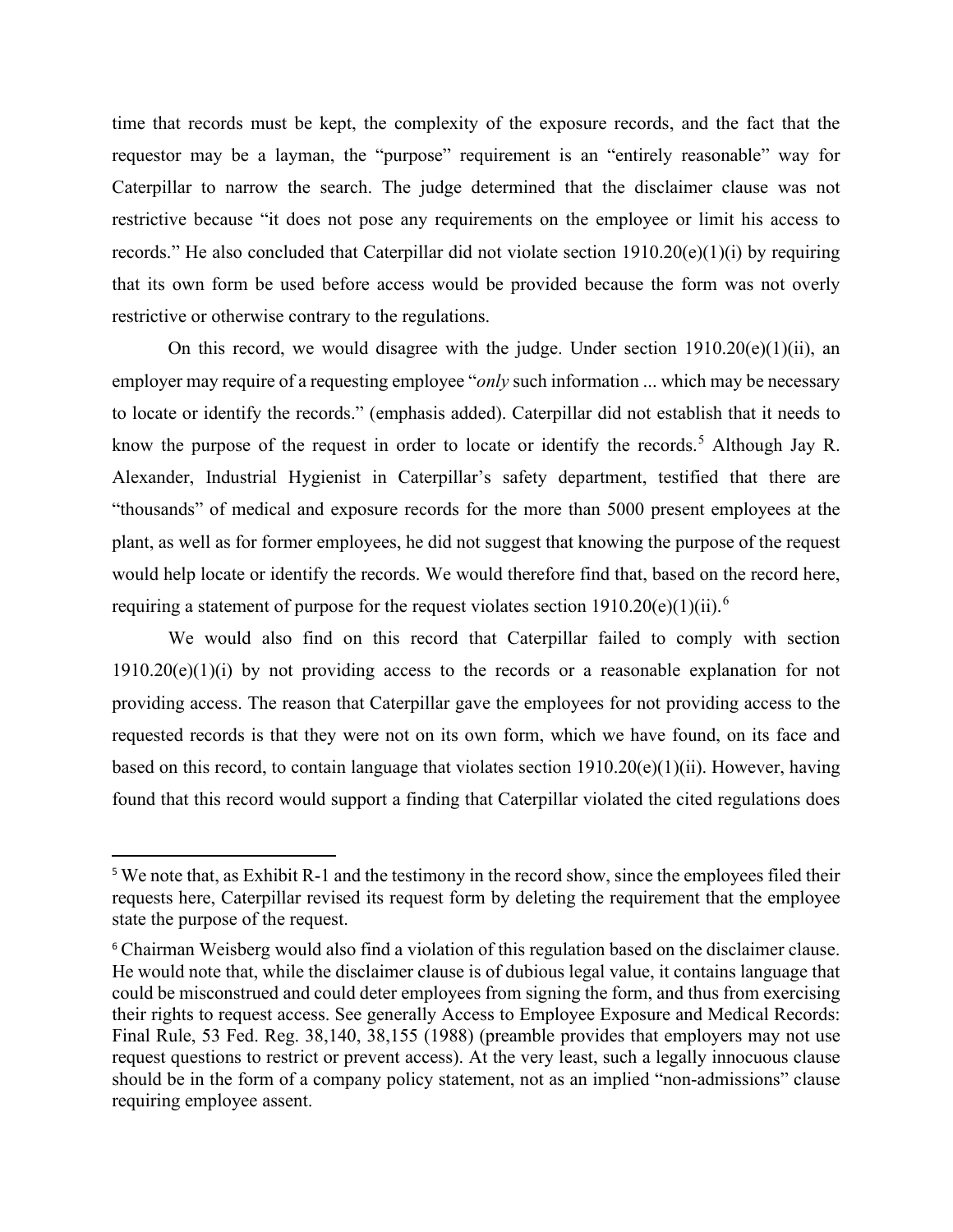not entirely resolve this matter. The section  $1910.20(e)(1)(ii)$  allegation, upon which this case primarily turns, was not raised until the close of the hearing, when the Secretary moved to amend the citation (to conform to the evidence) to include this regulation. After offering Caterpillar further opportunity to introduce evidence, the judge announced at the hearing that "even if [Caterpillar's counsel] does not put on evidence, I'm going to rule that [Caterpillar's form is] not overly restrictive." Caterpillar then declined to introduce additional evidence. A party should never rely on a judge's statement to prevent it from putting on its case. It is well established that, regardless of any comments that may be made by the judge, it is incumbent upon a party to put into the record all evidence relevant to its case or to place an objection on the record if prevented from doing so. However, the Commission may, in the interests of fairness and at its discretion, grant some relief where, as here, a party is "in a difficult position so far as determining whether it needed to present evidence on the merits" apparently based in part on statements by the judge at the hearing. *GEM Industrial, Inc.*, 17 BNA OSHC 1184, 1188, 1995 CCH OSHD ¶ 30,762, p. 42,749 (No. 93-1122, 1995). Accordingly, in light of all the circumstances, we remand this case for the judge to reopen the record to give Caterpillar the opportunity to present additional evidence solely for the purpose of rebutting the Secretary's prima facie case of noncompliance.

It is so ordered.

Stuart E. Weisberg Chairman Velma Montoya Commissioner January 26, 1996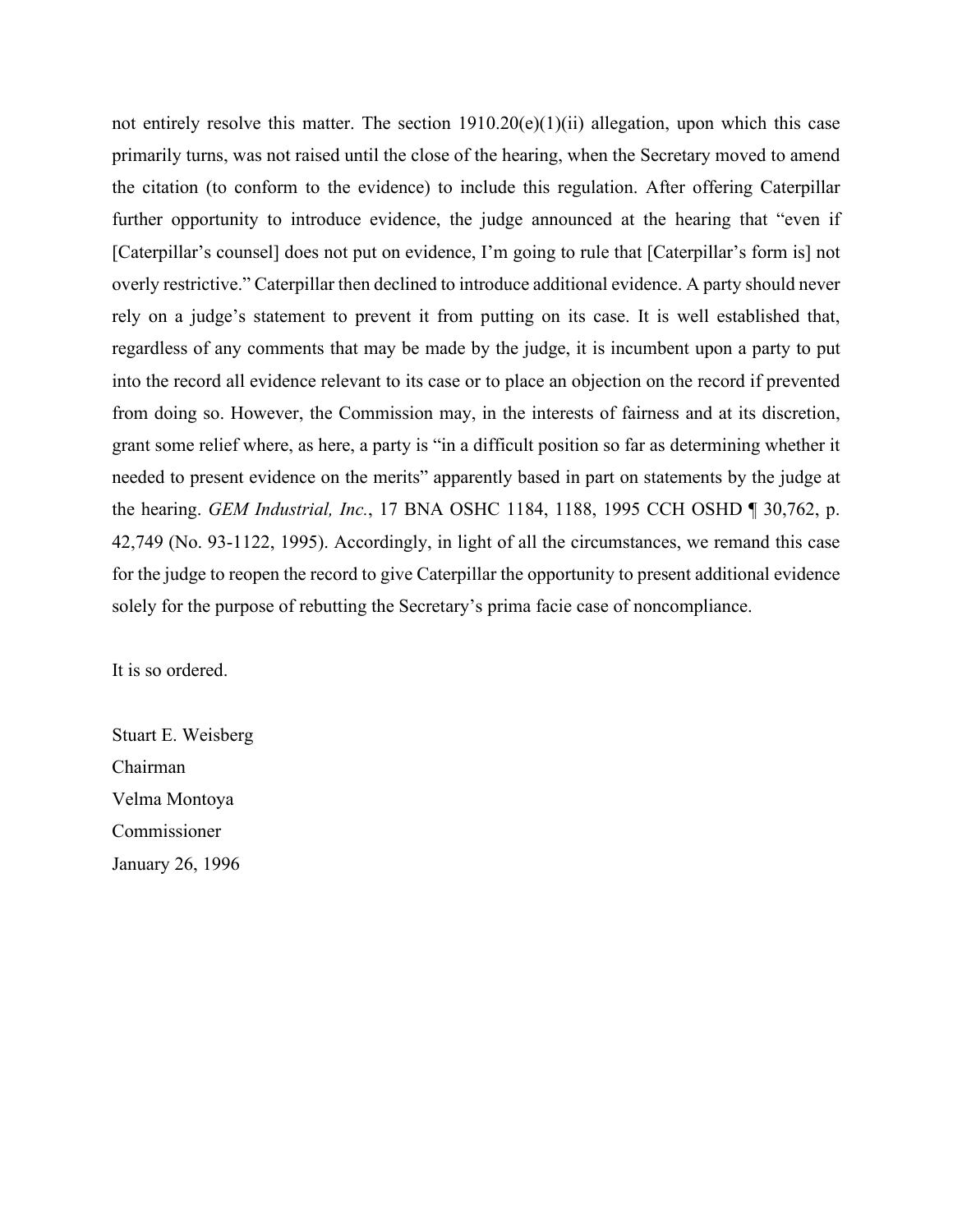#### **UNITED STATES OF AMERICA**

# **OCCUPATIONAL SAFETY AND HEALTH REVIEW COMMISSION**

SECRETARY OF LABOR,

Complainant,

CATERPILLAR, INC., Respondent

INTERNATIONAL UNION, UNITED AUTOMOBILE, AEROSPACE & AGRICULTURAL IMPLEMENT WORKERS OF AMERICA, Authorized Employee Representative

v. STREET NO. 94-345

FINAL ORDER DATE: April 13, 1995 Appearances: For the Complainant: Steven Walanka, Esq. Office of the Solicitor, U.S. Department of Labor, Chicago, IL

> For the Respondent: Robert E. Mann, Esq. Chicago, IL For the Employee: Jerome Schur, Esq. Eric Mennel, Esq. Chicago, IL

### **DECISION AND ORDER**

Barkley, Judge:

Respondent was issued citations and proposed penalties pursuant to the Occupational Safety and Health Act of 1970 (29 U.S.C. § 651, et seq. hereinafter referred to as the Act.) By filing a timely notice of contest, Respondent brought this matter before the Occupational Safety and Health Review Commission where Respondent admitted it was subject to the Act and its requirements. A hearing was held on November 9, 1994 wherein findings of fact and conclusions of law were entered on the record. In accordance with those findings of fact and conclusions of law, it is:

ORDERED,